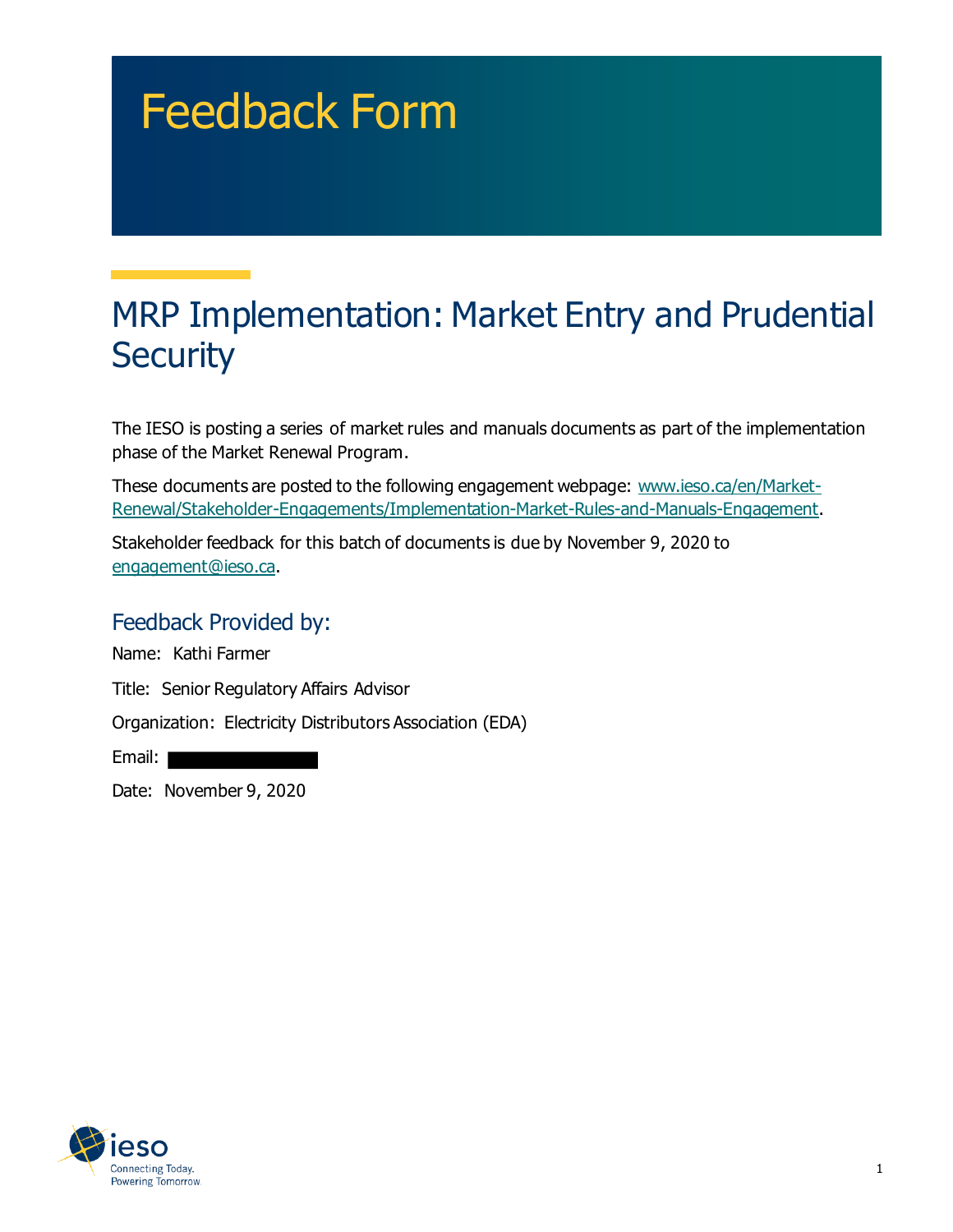# Feedback on Market Entry Governing Documents

| <b>Feedback on Market Rules</b>                                                                                                                                                                                                                                                                                                                                                   | Feedback   |
|-----------------------------------------------------------------------------------------------------------------------------------------------------------------------------------------------------------------------------------------------------------------------------------------------------------------------------------------------------------------------------------|------------|
| Please include any views on whether the draft language<br>related to Participant Authorization clearly<br>articulates the requirements for either the IESO or<br>market participants. Please provide any alternative<br>language by inserting the draft language in the<br>feedback column and red-lining the suggested changes.<br>Please also note the section and page number. | No Comment |

| <b>Feedback on Market Rules</b>                                                                                                                                                                                                                                                                                                                                               | Feedback   |
|-------------------------------------------------------------------------------------------------------------------------------------------------------------------------------------------------------------------------------------------------------------------------------------------------------------------------------------------------------------------------------|------------|
| Please include any views on whether the draft language<br>related to Facility Registration clearly articulates the<br>requirements for either the IESO or market participants.<br>Please provide any alternative language by inserting the<br>draft language in the feedback column and red-lining<br>the suggested changes. Please also note the section<br>and page number. | No Comment |

| <b>Feedback on Market Manuals</b>                                                                                                                                                                                                                                                                                                                                         | Feedback   |
|---------------------------------------------------------------------------------------------------------------------------------------------------------------------------------------------------------------------------------------------------------------------------------------------------------------------------------------------------------------------------|------------|
| Please include any views on whether the draft language<br>related to Market Manual 1.5 clearly articulates the<br>requirements for either the IESO or market participants.<br>Please provide any alternative language by inserting the<br>draft language in the feedback column and red-lining<br>the suggested changes. Please also note the section<br>and page number. | No Comment |

# Feedback on Defined Terms Governing Documents

| <b>Feedback on Market Rules</b>                                                                                                                                                                                                                                                                                                                                                  | <b>Feedback</b> |
|----------------------------------------------------------------------------------------------------------------------------------------------------------------------------------------------------------------------------------------------------------------------------------------------------------------------------------------------------------------------------------|-----------------|
| Please include any views on whether the draft language<br>related to Chapter 11 Defined Terms clearly<br>articulates the requirements for either the IESO or<br>market participants. Please provide any alternative<br>language by inserting the draft language in the<br>feedback column and red-lining the suggested changes.<br>Please also note the section and page number. | No Comment      |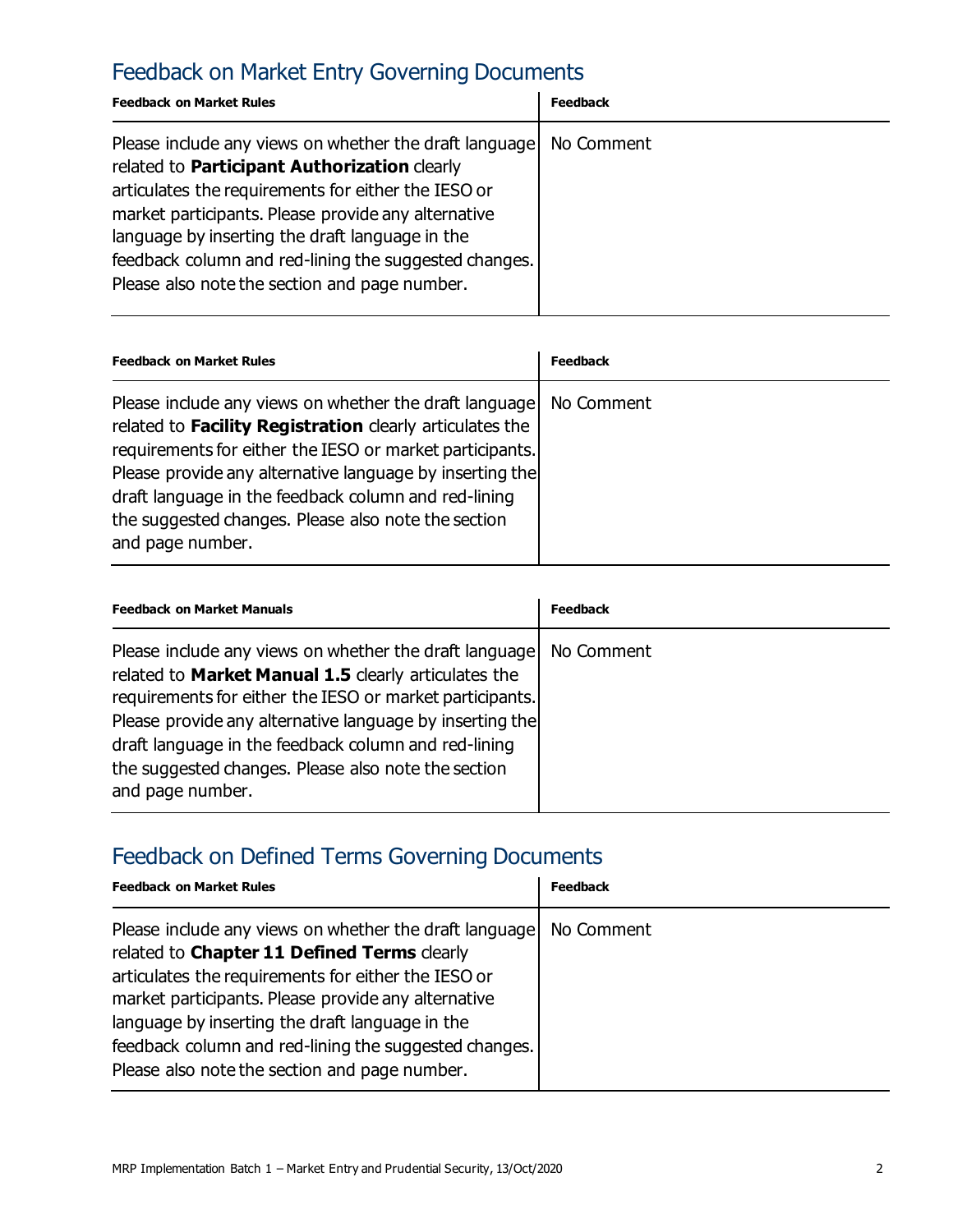# Feedback on Prudential Security Governing Documents

| <b>Feedback on Market Rules</b>                                                                                                                                                                                                                                                                                                                                             | <b>Feedback</b>                        |
|-----------------------------------------------------------------------------------------------------------------------------------------------------------------------------------------------------------------------------------------------------------------------------------------------------------------------------------------------------------------------------|----------------------------------------|
| Please include any views on whether the draft language<br>related to Prudential Security clearly articulates the<br>requirements for either the IESO or market participants.<br>Please provide any alternative language by inserting the<br>draft language in the feedback column and red-lining<br>the suggested changes. Please also note the section<br>and page number. | See "General Comments/Feedback" below. |

| <b>Feedback on Market Manuals</b>                                                                                                                                                                                                                                                                                                                                         | <b>Feedback</b>                        |
|---------------------------------------------------------------------------------------------------------------------------------------------------------------------------------------------------------------------------------------------------------------------------------------------------------------------------------------------------------------------------|----------------------------------------|
| Please include any views on whether the draft language<br>related to Market Manual 5.4 clearly articulates the<br>requirements for either the IESO or market participants.<br>Please provide any alternative language by inserting the<br>draft language in the feedback column and red-lining<br>the suggested changes. Please also note the section<br>and page number. | See "General Comments/Feedback" below. |

### Stakeholder Comments to be forwarded to Technical Panel

Stakeholder comment is requested on the following IESO directed questions that will be forwarded to Technical Panel for their consideration in the recommendation of market rules to the IESO Board of Directors.

| <b>Question</b>                                                                                                              | <b>Feedback</b>                                                                                                                                                                                                                           |
|------------------------------------------------------------------------------------------------------------------------------|-------------------------------------------------------------------------------------------------------------------------------------------------------------------------------------------------------------------------------------------|
| Do you believe there is a clear and common<br>understanding of the intent and purpose of the draft<br>market rule amendment? | Yes, however, see "General<br>Comments/Feedback" below for more<br>details on concerns raised by the EDA with<br>respect to IESO's implementation process.                                                                                |
| In your view, is this market rule amendment in the<br>interest of consumers with respect to prices?                          | The EDA is uncertain whether the<br>amendments are in the interest of<br>consumers with respect to prices. As further<br>discussed in "General Comments/Feedback"<br>below, the impacts of MRP on LDC<br>customers has not been assessed. |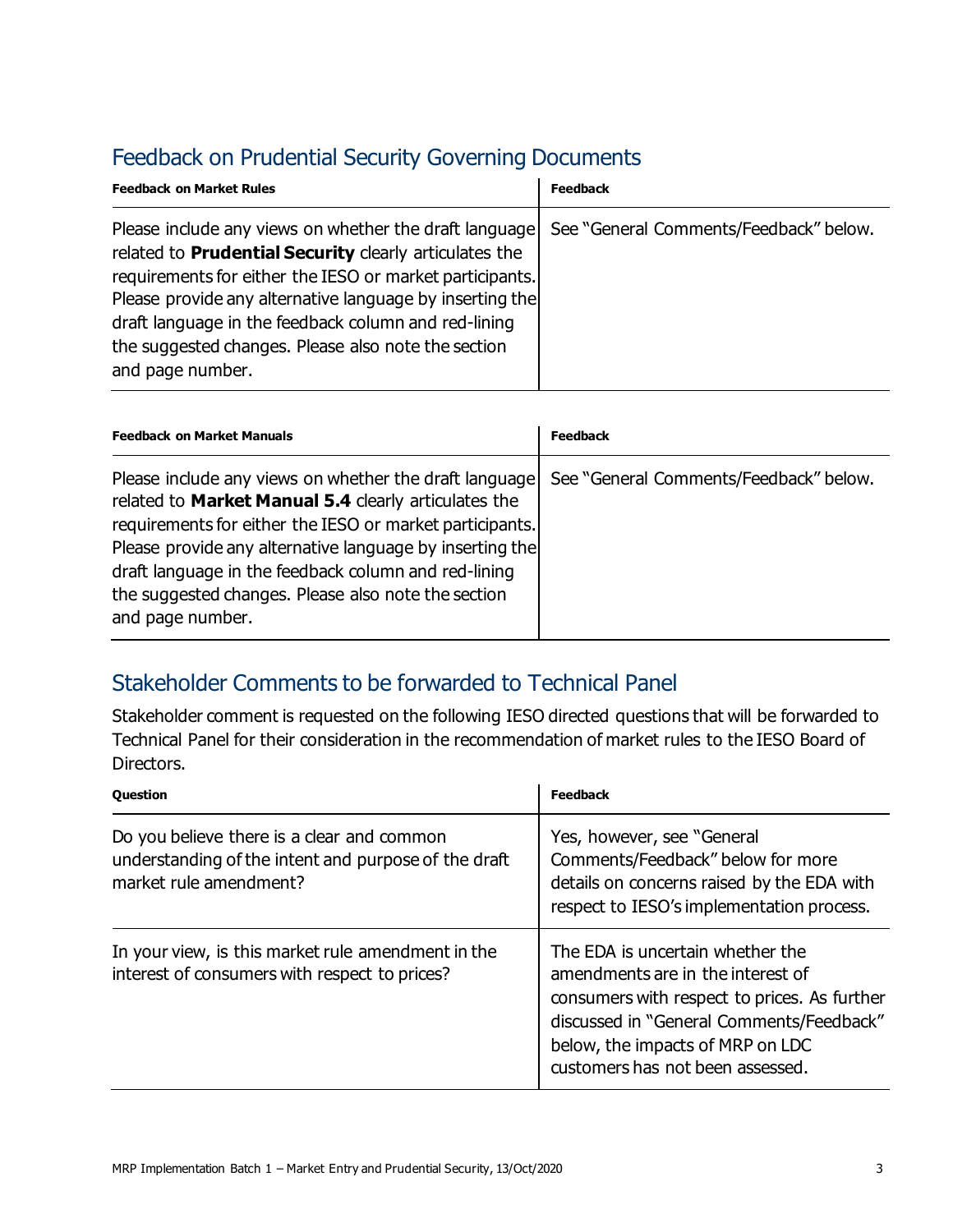| <b>Question</b>                                                                                                                                                                                   | <b>Feedback</b>                                                                                                                                       |
|---------------------------------------------------------------------------------------------------------------------------------------------------------------------------------------------------|-------------------------------------------------------------------------------------------------------------------------------------------------------|
| In your view, is this market rule amendment in the<br>interest of consumers with respect to the reliability of<br>electricity service?                                                            | The EDA is uncertain whether the market<br>rule amendments are in the interest of<br>consumers with respect to reliability of<br>electricity service. |
| In your view, is this market rule amendment in the<br>interest of consumers with respect to the quality of<br>electricity service?                                                                | The EDA is uncertain whether the market<br>rule amendments are in the interest of<br>consumers with respect to quality of<br>electricity service.     |
| In your view, are there any adverse effects (not<br>identified in a previous answer) that may be caused by<br>implementing these proposed changes, either to<br>consumers or market participants. | See "General Comments/Feedback" below.                                                                                                                |
| <b>General Comments</b>                                                                                                                                                                           | See below.                                                                                                                                            |

#### General Comments/Feedback

Ontario's local distribution companies (LDCs) are the face of the industry to the overwhelming majority of the end users in the province: they serve over 5,000,000 customers and in 2019 delivered approximately 125 TWh – or about 90% - of all the electricity used in the province.

These are the comments of the Electricity Distributors Association (EDA) on the Independent Electricity System Operator's (IESO) Batch 1 Market Rule and Market Manual Amendments for the Market Renewal Program (MRP). Our focus is on matters directly relevant to LDCs, that the IESO will assign non-dispatchable load (NDL) status when MRP is deployed, and LDC-connected customers.

Throughout the Detailed Design phase, we have stated that in addition to identifying the required amendments to IESO Market Rules and Market Manuals, the IESO, the Ontario Energy Board (OEB), and the Ministry of Energy, Northern Development and Mines (MENDM) should proactively engage with LDCs and their customers to identify, scope, evaluate and decide on enabling legislative amendments, amendments to regulatory policy and amendments to regulatory instruments. For example, the IESO's published materials to date have not provided instruction as to which wholesale market price produced in the renewed market will be applied to non-Regulated Price Plan (RPP) customers and it remains unclear how LDCs will be invoiced under MRP and, by extension, how their customers' bills will change. We continue to assume that the OEB will amend the formulas it uses to calculate RPP prices to use the appropriate new wholesale market prices (e.g., the Day Ahead Market (DAM) Ontario Zonal Price, Real-Time (RT) Ontario Zonal Price, etc.). We also assume that the OEB will amend the formulas used in the Retail Settlement Code, e.g., to replace references to the Hourly Ontario Energy Price (HOEP) with the appropriate new wholesale market price. These changes to OEB codes will clarify how the electricity commodity charges for non-RPP customers, whose electricity commodity charges currently consist of the HOEP and Global Adjustment charges, are to be quantified in the reformed market. These clarifications are essential for our LDC members who will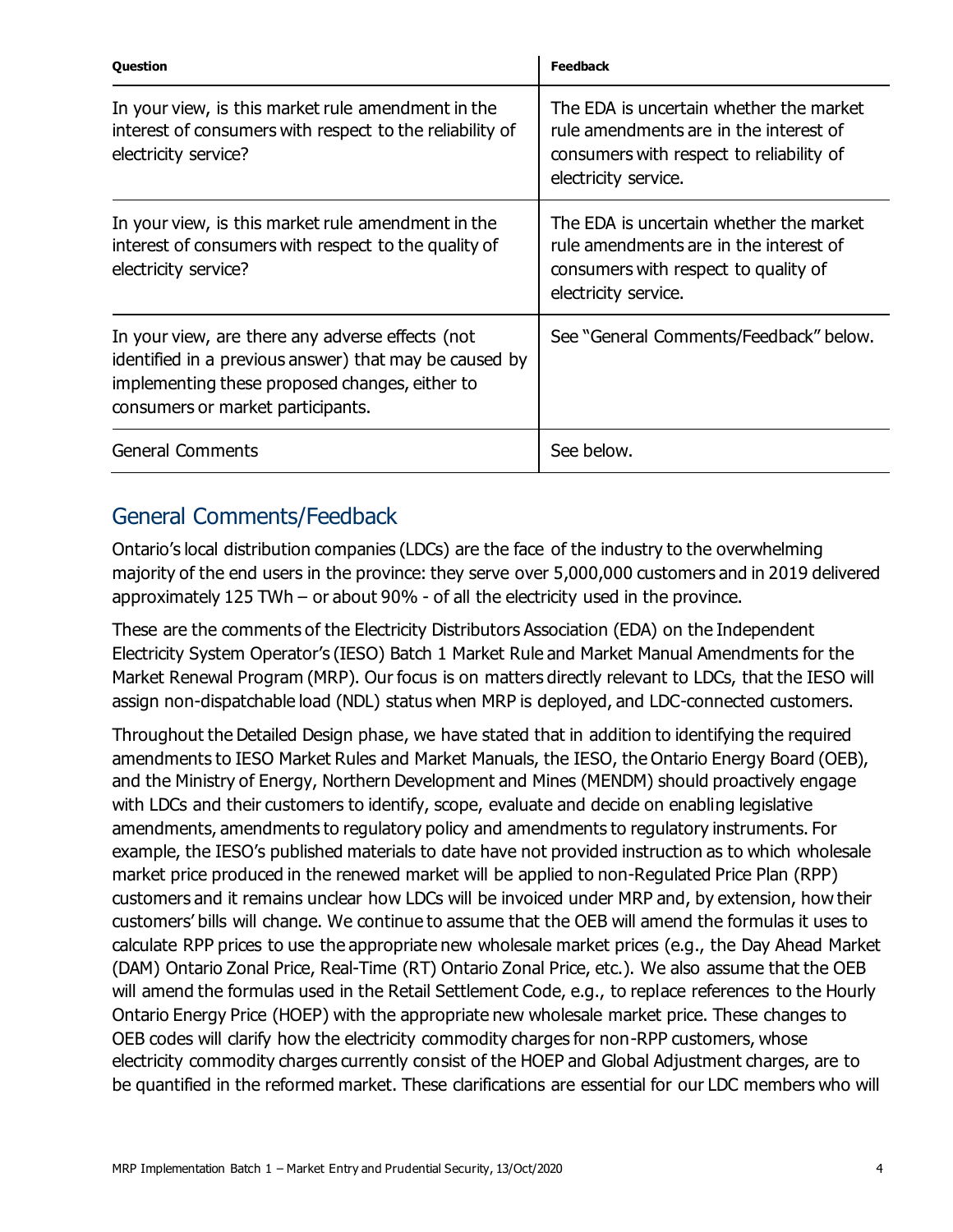be responsible for implementing revised, or possibly new, settlement and billing processes and who will be the main point of contact for electricity customers with respect to changes on electricity bills. We repeat these comments in this submission as it is relevant to our review of IESO's draft market rule and market manual amendments as illustrated in points 2 and 3 below.

This submission focuses on market rule and market manual amendments impacting LDC prudential security. In the EDA feedback submission to the IESO pursuant to the draft Prudential Security Detailed Design (submitted Feburary 2020), we stated:

The EDA looks forward to engaging with the IESO in the future when LDC prudential security requirements that provde increased detail, specificity and granularity are made available and, ideally, supported with worked examples. The EDA anticipates that these descriptions will be made available in advance of the elimination of the Hourly Ontario Energy Price.

The EDA asserts that surety bonds should be included in the forms of acceptable prudential security as they are expected to be both an appropriate form of security and lower cost.

The IESO's response to the EDA's feedback (posted March 2020) was:

The IESO will develop more detailed prudential security requirements during implementation, informed by the rate estimate descriptions in Table 3-1 of the detailed design document.

A recent prudential framework review concluded that surety bonds are not an acceptable form of collateral as there may be delays or even cease of payments to the IESO.

The EDA's comments in respect of the proposed amendment related to Prudential Security is as follows:

- 1. Clarification with respect to the IESO implementation phase process
- 2. Need for OEB input to determine LDCs' actual exposure in the market
- 3. Appropriateness of IESO approach to determine prudential support
- 4. Need for review with implementation working group(s)

#### **1. Clarification with respect to the IESO implementation phase process**

Based on IESO's comments during the MRP engagement, our expectation has been that amendments to the Market Rules and Market Manuals would be drafted and posted for comment once the Detailed Designs were completed with stakeholder feedback incorporated. While the IESO has provided a response to comments on Prudential Security, the IESO has not engaged in a discussion with LDCs, nor has the IESO updated the Detailed Design to reflect stakeholder comments. Further, the IESO will receive stakeholder comments on the complete first draft Detailed Design package up until December 2, 2020. While we acknowledge that "Batch 1" amendments are substantially adminstrative in nature, matters such as prudential security could have material impacts on LDCs.